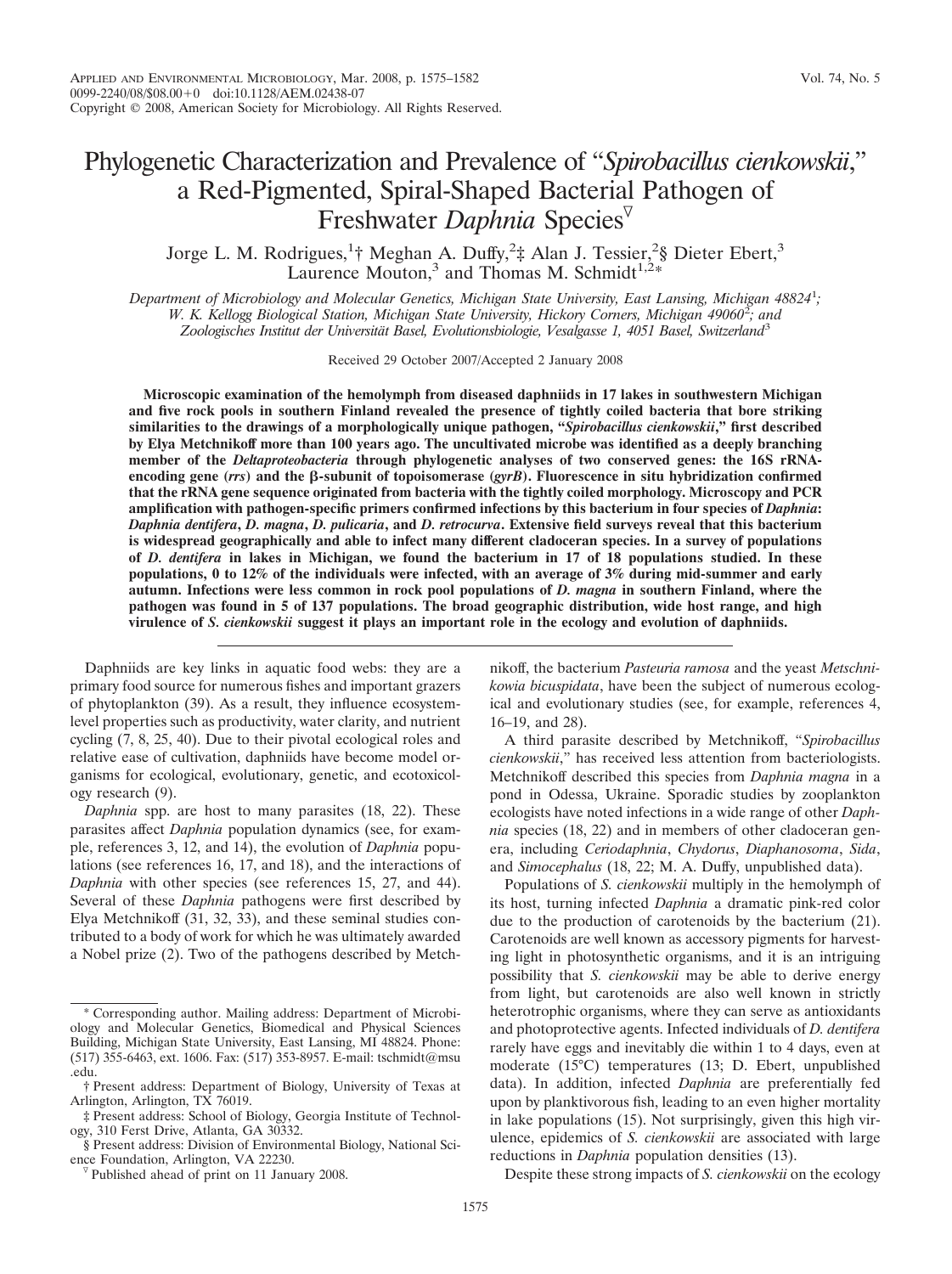| Primer or probe      | Oligonucleotide sequence $(5'-3')$ | Length<br>(bases) | Position <sup><math>a</math></sup> | Source or reference |
|----------------------|------------------------------------|-------------------|------------------------------------|---------------------|
| Primers              |                                    |                   |                                    |                     |
| 8F                   | <b>AGAGTTTGATCCTGGCTCAG</b>        | 20                | $8 - 27*$                          | 42a                 |
| 1492R                | GGTTACCTTGTTACGACTT                | 19                | 1474-1492*                         | 42a                 |
| gyrBBAUP2            | GCGGAAGCGGCCNGSNATGTA              | 21                | $57 - 78$ †                        | 35                  |
| gyrBBNDN1            | CCGTCCACGTCGGCRTCNGYCAT            | 23                | 1485-1508†                         | 35                  |
| recABDUP1            | <b>CCCCAGTCCTCCGGNAARACNAC</b>     | 23                | ND.                                | 35                  |
| recABGDN2            | CGTTGCCGCCGGKNGTNRYYTC             | 22                | ND.                                | 35                  |
| $f$ us $AF$          | CATCGGCATCATGGCNCAYATHGA           | 24                | ND.                                | 35                  |
| $f$ us $AR$          | CAGCATCGGCTGCAYNCCYTTRTT           | 24                | <b>ND</b>                          | 35                  |
| S-*-Smet-0058-a-S-18 | AAGTCGGACGGAGGTAGC                 | 18                | $58 - 76*$                         | This study          |
| S-*-Smet-0828-a-S-18 | <b>GTCAACTCCTCCAACACC</b>          | 18                | $828 - 846*$                       | This study          |
| S-*-Smet-1459-a-A-18 | CACAAGCCTTGGCAAGCT                 | 18                | $1459 - 76*$                       | This study          |
| Probes               |                                    |                   |                                    |                     |
| S-D-Bact-0338-a-A-18 | GCTGCCTCCCGTAGGAGT                 | 18                | $338 - 356*$                       | 1a                  |
| S-D-Bact-0338-a-S-18 | ACTCCTACGGGAGGCAGC                 | 18                | $338 - 356*$                       | 1a                  |

TABLE 1. Primer and probe sequences, their lengths, and target sites used in this study

*<sup>a</sup>* , Positions corresponding to the *E. coli* 16S rRNA gene; †, positions corresponding to the *E. coli gyrB* gene; ND, not determined.

of daphniids, little is known about the organism. Here, we establish the phylogenetic position of *S. cienkowskii* through analysis of genes encoding the  $16S$  rRNA and  $\beta$ -subunit of topoisomerase and confirm the presence of the pathogen in multiple species of *Daphnia*. We also report on the prevalence of this pathogen in 155 *Daphnia* populations in Europe, where the bacterium was originally described, and in North America, where preliminary studies suggested it was more prevalent. Finally, we report on the development and testing of specific primers that provide a tool for future studies of the ecology of this important pathogen.

### **MATERIALS AND METHODS**

**Study system and field sampling: North America.** During previous studies on lakes in southwest Michigan, zooplankton infected with a bacterium that turned the animal's hemolymph a distinct pinkish-red color were observed repeatedly, initially in populations of *D. dentifera* (formerly *D. galeata mendotae* and *D. rosea*). Eighteen lakes in southwestern Michigan were selected for the present study: Baker, Bassett, Bristol, Cloverdale, Deep, Fine, Hall, Lawrence, Little Mill, Long, Pine, Pleasant, Shaw, and Warner Lakes in Barry County; and Sherman, Whitford, Wintergreen Lakes, and Three Lakes Two in Kalamazoo County. *Daphnia* spp. are key links in the food webs in these lakes, strongly influencing algal communities and serving as a key food resource for planktivorous fish (39). These lakes are dominated by two species of *Daphnia*: *D. pulicaria* and *D. dentifera*. Members of a third species, *D. retrocurva*, are also commonly observed, but less abundant (39).

These 18 lakes were chosen because they all contain *D. dentifera* and yet also encompass a wide range of productivities, ranging from oligotrophic to hypereutrophic (spring total phosphorus between 5 and 200  $\mu$ g/liter). All are relatively small lakes (surface areas of 1.8 to 131.5 ha), with maximum depths between 5 and 17 m (4, 5). The lakes are of glacial (kettle) origin, well buffered with an alkaline water chemistry, and are typically thermally stratified in the late summer months  $(4)$ .

Lakes were sampled biweekly from July through November in 2003 and 2004 (with the exception of Wintergreen Lake, which was only sampled in 2004). Pleasant Lake contained too few *D. dentifera* in 2004 to estimate infection prevalence, and we therefore only report data from this lake for 2003. *Daphnia* samples were collected with plankton tows at three locations in the deep portion of each lake using a  $153$ - $\mu$ m-mesh Wisconsin bucket net; these three samples were then pooled, yielding one sample per lake. *D. dentifera* from this sample (generally 400 to 500 animals/sample) were then examined within 12 h at  $\times$ 25 to  $\times 50$  magnification for infections by using a stereomicroscope. Animals with late-stage infections were easily detected, since they are opaque and a bright, pink-red color; their opacity distinguished them from animals containing hemoglobin. Early-stage infections are not readily recognized visually. Infection prevalence was calculated as the number of visibly infected *Daphnia* divided by the total number of *Daphnia* in the sample. The mean infection prevalence for each year was calculated as the arithmetic average of the infection prevalence for all samples for a given lake in a given year. The peak infection prevalence is the maximum infection prevalence in a given lake in a given year. More information on the seasonal dynamics of parasitism in a subset of these lakes is presented elsewhere (13, 15). During these visual inspections of the zooplankton samples, infections of this parasite in other zooplankton species were also recorded. All data on the proportion infected were arcsine square root transformed prior to statistical analysis.

In 2003, fecundity was also analyzed on a subsample of adult females (mean subsample size of 72 adult females; minimum subsample size, 26; maximum subsample size, 247). For each of these individuals, we recorded the number of eggs carried, as well as the infection status. Animals infected with parasites other than *Spirobacillus* were excluded from the analysis presented below.

**Study system and field sampling: Europe.** A metapopulation of *Daphnia* on the coast of the Baltic Sea in Southern Finland, at Tvärminne on the Hanko Peninsula (59°50'35"N, 23°15'E), was also studied. Approximately 40% of the rock pools in this area are inhabited by at least one *Daphnia* species. For the study of the parasites of *D. magna*, *Daphnia* samples were collected from 138 rock pools. A total of 34% of all pools also contained populations of either *D. longispina* or *D. pulex*. None of the pools harbored all three *Daphnia* species.

To investigate daphniids for the presence of pathogens, samples were collected from each rock pool that harbored *D. magna*, cooled on ice, and brought to the laboratory, where they were kept at 12°C and inspected within 3 days. At least 150 adult hosts from each sample were screened visually, using a stereomicroscope for *S. cienkowskii*. Screening for pathogens was done between 14 June and 30 July 1998. In a similar rock pool habitat on the Baltic coast of Sweden (60°25'93"N, 18°31'34"E), 30 pools with *D. magna* on four islands were inspected for the presence of *S. cienkowskii* on 23 August 2007.

**Cloning and sequencing of phylogenetic markers.** Individual daphniids were collected with a Pasteur pipette and washed with sterile phosphate saline buffer (pH 7.0). Carapaces were punctured with a sterile needle, and 2  $\mu$ l of the hemocoel fluid was added to 4  $\mu$ l of 0.05 N NaOH. Samples were heated at 95°C for 5 min, and then 2  $\mu$ l of the digested material was used for PCR. The 16S rRNA gene was amplified by PCR using primers that encompass a majority of bacteria (Table 1). Amplification reactions were performed in a total volume of 25  $\mu$ l containing 0.2  $\mu$ M concentrations of each primer, 200  $\mu$ M concentrations of each deoxynucleoside triphosphate,  $1 \times Taq$  buffer,  $1.5 \text{ mM } MgCl_2$ ,  $2.0 \text{ U of}$ Taq DNA polymerase (Invitrogen/Life Technologies, Carlsbad, CA), and 2 µl of the DNA template. Amplification was initiated with a 3 min denaturation step at 94°C, followed by 30 cycles of denaturation at 94°C for 1 min, primer annealing at 55°C for 30 s, and extension at 72°C for 2 min, with a final extension incubation for 7 min at 72°C. For the *gyrB* gene, previously published degenerate PCR primers (Table 1) and thermal cycling conditions were used (35). Aliquots (5  $\mu$ l) of the PCRs were visualized on ethidium bromide-stained 0.8% agarose gels. PCR amplification of *recA* and *fusA* was conducted as previously published (35) with an initial denaturation at 94°C for 2 min, followed by 10 cycles of 94°C for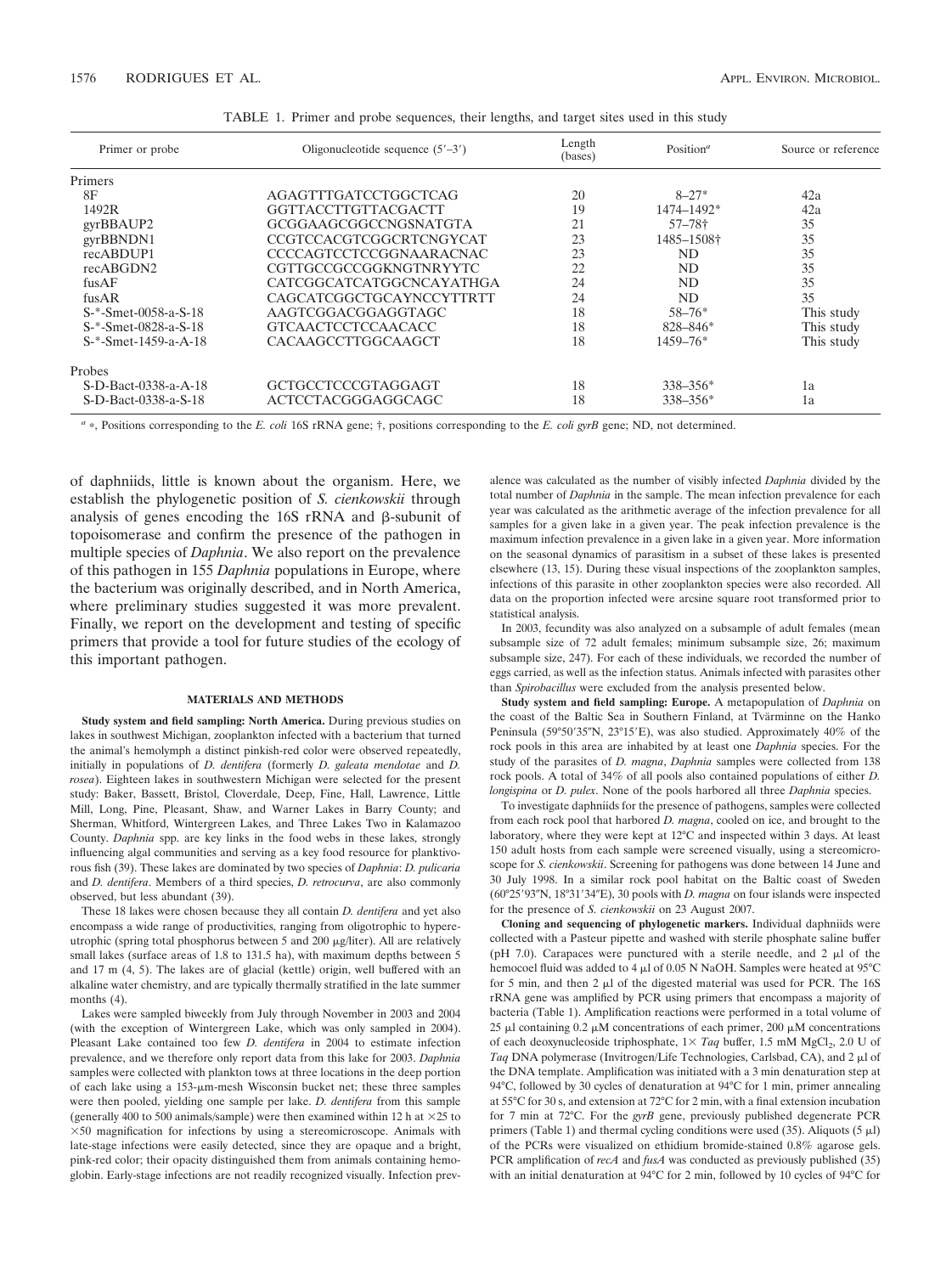1 min,  $60^{\circ}$ C for 1 min ( $-1^{\circ}$ C/cycle), and  $72^{\circ}$ C for 1 min, followed in turn by 21 cycles of 94°C for 1 min, 50°C for 1 min, and 72°C for 1 min, with a final extension of 72°C for 5 min.

Cloning and transformation were carried out according to the instructions provided with the TOPO TA cloning kit (Invitrogen/Life Technologies). *E. coli* transformants were grown in LB liquid medium containing ampicillin  $(50 \mu g/ml)$ . Plasmids were isolated with a Promega Wizard Kit (Promega Corp., Madison, WI). Both strands of the cloned PCR products were sequenced on an ABI Prism 3100 automatic sequencer using BigDye chemistry (Applied Biosystems, Foster City, CA) at the Michigan State University sequencing facility (East Lansing, MI). Sequences were assembled and edited with the software BioEdit v.7.0.4.1. (26). Chimera detection software was used to screen the assembled sequences for a chimeric origin (http://rdp8.cme.msu.edu/cgis/chimera.cgi).

**Microscopy.** The pathogen's morphology was visualized with phase-contrast microscopy after the carapace of *D. dentifera* was punctured and the hemolymph for wet mounts was collected. Images were captured by using a Zeiss Axioskop microscope (Carl Zeiss, Inc., Thornwood, NY) with a charged-coupled device camera and processed with SPOT software (Diagnostic Instruments, Inc., McHenry, IL). The length and width of cells was calculated by using CMEIAS v.1.27 (29) operating in the UTHSCSA ImageTool v.1.27 (43) (http://macorb .uthscsa.edu/dig/itdesc.html). Detailed images were obtained by scanning electron microscopy of freshly collected *D. dentifera* organisms that were fixed with 4% glutaraldehyde in 100 mM sodium phosphate buffer (pH 7.4) for 30 min. Samples were dehydrated in an ethanol series (25, 50, 75, and 95% ethanol and a total of three times in 100% ethanol) and subjected to critical point drying with  $CO<sub>2</sub>$  in a Balzers critical point dryer. Samples were mounted on aluminum stubs and coated with gold in an EMScope SC500 Sputter Coater. Images were collected with the JEOL 6300F field emission scanning electron microscope (Japan Electron Optics, Ltd., Peabody, MA).

**Phylogenetic analyses.** Consensus sequences of 16S rRNA genes were aligned against the most similar sequences in the ARB small subunit rRNA database using the alignment algorithm in the ARB software package (30). The alignment was refined manually based on elements of primary sequence and secondary structure. For construction of a phylogenetic tree of the 16S rRNA gene sequences, 1,298 shared nucleotide positions were included for both maximumlikelihood analyses in ARB and maximum-parsimony analyses with PAUP\*, including 1,000 bootstrap replicates (38).

For GyrB phylogenetic analyses, the partial gene sequence of *gyrB* was translated to an amino acid sequence and aligned with other GyrB protein sequences in ARB, using the alignment provided by the ICB database (www.mbio.co.jp/icb) (42). A total of 233 shared amino acid positions were used for phylogenetic analyses with the same algorithms as described above.

**Primer and probe design.** Species-specific, 16S rRNA gene-targeted primers were designed by using the ARB software package and their specificities further tested against 128,376 16S rRNA aligned sequences by using the CHECK PROBE function of the Ribosomal Database Project II (RDP; http://rdp.cme .msu.edu/index.jsp) (10) and the basic local alignment search tool (BLAST) program from the National Center for Biotechnology Information (1).

**Fluorescence in situ hybridization (FISH).** Infected daphniids were ground and washed twice with phosphate-buffered saline (PBS; 10 mM phosphate buffer [pH 8.0] and 130 mM NaCl) and then resuspended in 100  $\mu$ l of the same buffer, followed by addition of freshly prepared paraformaldehyde solution (4% final concentration). Cells were fixed for 12 h at 4°C, washed twice with PBS, resuspended in PBS-ethanol (50:50), and stored at  $-20^{\circ}$ C until use (34).

Samples  $(3 \mu l)$  were spotted in duplicate on eight-well Teflon-coated slides (Cel-Line Associates) containing 1% gelatin and dried at room temperature for 2 h. Slides were dehydrated for 3 min each in 50, 80, and 95% ethanol and then air dried. A total of 10  $\mu$ l of hybridization solution containing 100 mM Tris-HCl (pH 8.0), 0.9 M NaCl, 20% formamide, 0.1% sodium dodecyl sulfate, and 50 ng of biotin-labeled oligonucleotide probe (Integrated DNA Technologies, Inc., Coralville, IA) was added to each well. Hybridization was conducted in moisturized chambers for 12 h in the dark at 37°C. Slides were then washed with 100 mM Tris-HCl (pH 7.2), 10 mM NaCl, 0.1% SDS, and 5 mM EDTA for 20 min at 39°C and dipped briefly in cold water.

**Tyramide signal amplification.** After a rinsing step, slides were immediately incubated with blocking buffer (100 mM Tris-HCl [pH 7.5], 150 mM NaCl, 0.5% blocking reagent [Perkin-Elmer, Boston, MA]) for 30 min at room temperature, followed by incubation with horseradish peroxidase diluted 1:100 in blocking buffer for 30 min at room temperature. Slides were washed three times (5 min each) with 100 mM Tris-HCl (pH 7.5)–150 mM NaCl–0.05% Tween 20 and incubated with cyanide tyramide for 10 min at room temperature. The slides were rinsed three times for 5 min each time with 100 mM Tris-HCl (pH 7.5)–150 mM NaCl–0.05% Tween 20, air dried at room temperature, and mounted with



FIG. 1. Peak prevalence of *S. cienkowskii* infections in lake *Daphnia* populations. (A) Peak prevalence in *D. dentifera* populations in 2003 (*x* axis) versus peak prevalence in *D. dentifera* in 2004 (*y* axis). Each point represents a different lake population. (B) Difference in infection prevalence between *D. dentifera* and *D. retrocurva* populations (top) and between *D. dentifera* and *D. pulicaria* populations (bottom). The prevalence in *D. retrocurva* or *D. pulicaria* in a given lake on a given date was subtracted from the prevalence in *D. dentifera* for the same lake date; therefore, values greater than 0 indicate a higher prevalence in *D. dentifera*.

Citifluor (Vector Laboratories, Inc., Burlingame, CA). Fluorescence was visualized with a Zeiss Axioskop epifluorescence microscope equipped with appropriate filter sets. Images were captured with a charge-coupled device camera and processed with SPOT software (Diagnostic Instruments).

**Whole-cell probe specificity.** Conditions for optimal probe stringency were determined by incremental 5% increases of formamide in the hybridization buffer at three hybridization temperatures (37, 42, and 46°C). The specificity of the fluorescently labeled probe was tested with target and nontarget microorganisms.

**Nucleotide sequence accession numbers.** 16S rRNA and *gyrB* gene sequences were submitted to GenBank under accession numbers EU220836 and EU220837, respectively. Selected gene sequences in phylogenetic analyses are from fully sequenced genomes of *Agrobacterium tumefaciens* strain C58 (AE008265, AAK85837), *Borrelia burgdorferi* strain B31 (AE000783, AAC66802), *Burkholderia mallei* strain ATCC 23344 (AF110188, AAU48919), *Campylobacter jejuni* strain NCTC 11168 (CJ11168X1, CAB72496), *Caulobacter crescentus* strain ATCC 19089 (AJ227757, AAK22147), *Escherichia coli* strain K12-MG1655 (U00096, AAC76722), *Geobacter sulfurreducens* strain ATCC 51573T (U13928, AAR33338), *Helicobacter hepaticus* strain ATCC 51449 (U07573, AAP77724), *Helicobacter pylori* strain 26695 (AE000511, AAD07566), *Nitrosomonas europaea* strain ATCC 19718 (BX572607, CAD83914), *Pseudomonas aeruginosa* strain PAO1 (AE004949, AAG03394), *Rhodopseudomonas palustris* strain CGA009 (BX572607, CAE25448), *Treponema denticola* strain ATCC 35405 (AF139203, AAS10500), *Treponema pallidum* strain Nichols (M88726, AAC65954), and *Vibrio cholerae* strain El Tor N 16961 (AE004106, AAF93193). *Myxococcus xanthus* only has accession numbers for the 16S rRNA (MXAV2823) and *gyrB* (MXAN0264) through the J. Craig Venter Institute database (http://www.tigr.org).

#### **RESULTS**

**Infection quantification: North America.** Infections by this pathogen were observed in *D. dentifera* in all but one (Fine Lake) of the 18 lakes in Michigan during the course of the 2-year study period (Fig. 1A). In general, infections with this bacterium were rare during summer months and increased in autumn. However, in most lakes, infection prevalence was always low  $(<3\%)$ . In five lakes (Bassett, Hall, Pine, and Shaw lakes and Three Lakes Two) the infection rate exceeded 3%; the maximum infection prevalence observed in those lakes was 12% (Fig. 1A). Given that only infections in late stages are visible, it should be noted that these prevalences underestimate the true prevalence. There was no between-year correlation in peak infection prevalence in the 16 lakes which were sampled in both 2003 and 2004 (Fig. 1A;  $r = 0.31$ ,  $P = 0.24$ );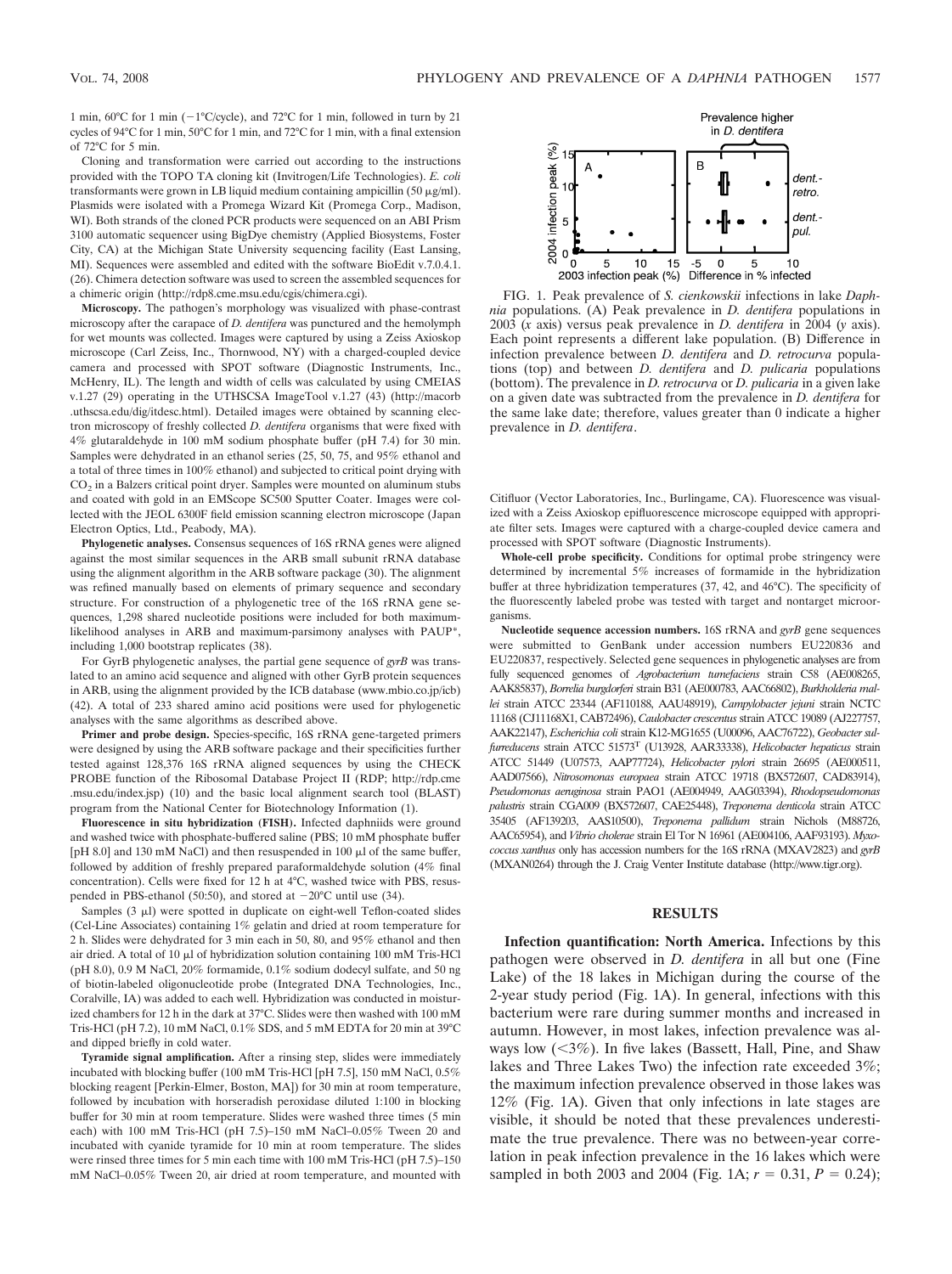

FIG. 2. (A and B) Micrographs of healthy (transparent) and diseased (pink-red) *Daphnia dentifera.* Panel A shows *D. dentifera* carrying diapausing eggs (indicated by arrows). Note that the diapausing egg case appears to contain the bacterium. Panel B shows uninfected *D. dentifera* carrying an asexually produced egg, whereas the infected *D. dentifera* has an empty brood chamber (indicated by arrows). (C) Phase-contrast micrograph of bacterial content extruded from *D. dentifera*. (D) Scanning electron micrograph of the bacterial content taken inside the carapace of the *D. dentifera*. The inset shows a close-up of the spiral morphotype.

the same is true for mean infection prevalence  $(r = 0.22, P =$ 0.42).

Infections were also observed in *D. pulicaria* and *D. retrocurva*. In general, infection prevalences were higher in *D. dentifera*, though the difference in infection prevalence was usually fairly small (Fig. 1B). The difference in infection prevalence between *D. dentifera* and *D. retrocurva* was not significant (paired *t* test:  $t_6 = 1.96, P = 0.10$ ). The difference in prevalence between *D. dentifera* and *D. pulicaria* was significant (paired *t* test:  $t_{17} = 3.26$ ,  $P = 0.005$ ), with infection prevalence higher in *D. dentifera*. *Ceriodaphnia reticulata* and *Diaphanosoma birgei* were also observed with infections; however, the incidence of infection was generally lower in these *Cladocera* than in the *Daphnia* spp.

**Infection quantification: Europe.** A much smaller proportion of Finnish *D. magna* populations contained infected *Daphnia*. Infected *D. magna* organisms were found in 5 of 137 rock pools in early summer. The prevalence of infected individuals was always low, with the highest incidence of infection being 10%. Infections were also observed in *D. pulex* but not in *D. longispina*. Prevalence in *D. pulex* hosts was also low; the highest infection prevalence observed in these hosts was 10%. In the Swedish rock pools, *S. cienkowskii* was only found in one *D. magna* population, at a prevalence below 1%.

**Transmission and effects on fecundity.** Infected *D. dentifera* have greatly reduced fecundity. Only 2.3% of visibly infected adult females carried any eggs; in contrast, 62% of adult uninfected females carried eggs. During the present study, subitaneous (that is, asexually produced, immediately hatching) eggs, which are the normal mode of reproduction during the summer, were never observed to be infected. Therefore, transmission of this parasite appears to be primarily horizontal.

However, we observed infected *D. dentifera* females with sexually produced diapausing egg cases that appear to contain the pathogen (Fig. 2A) and at least one case of an infection that developed in an animal that hatched from a diapausing egg. Together, these findings suggest that the parasite can reside in or on diapausing egg cases.

**Morphological description.** The hemolymph of infected individuals (Fig. 2A and B) supported a dense culture of bacteria (Fig. 2C and D), with 99.2% of bacterial cells distinguished by a tightly coiled morphology. The average length of the coiled bacterial cells was  $3.50 \mu m$  ( $\pm 1.02$ ), with an average width of 1.07  $\mu$ m ( $\pm$ 0.15). Few cells were observed in a loosely coiled condition, and in this state the average cell length stretched to approximately 8.57  $\mu$ m with a width of 0.42  $\mu$ m. Scanning electron microscopy not only confirmed the tightly coiled cell shape (Fig. 2D, inset) but also revealed a dense bacterial infection in infected daphniids (Fig. 2D).

**Phylogenetic analyses.** The phylogenetic affiliations of the pathogen from three different *Daphnia* species (*D. dentifera*, *D. pulicaria*, and *D. retrocurva*) was determined after amplification and sequencing of a 1,473-bp region of the 16S rRNA-encoding gene. All three sequences were identical to each other; there was no evidence of a chimeric origin for any of these sequences. Searches of public databases indicated that the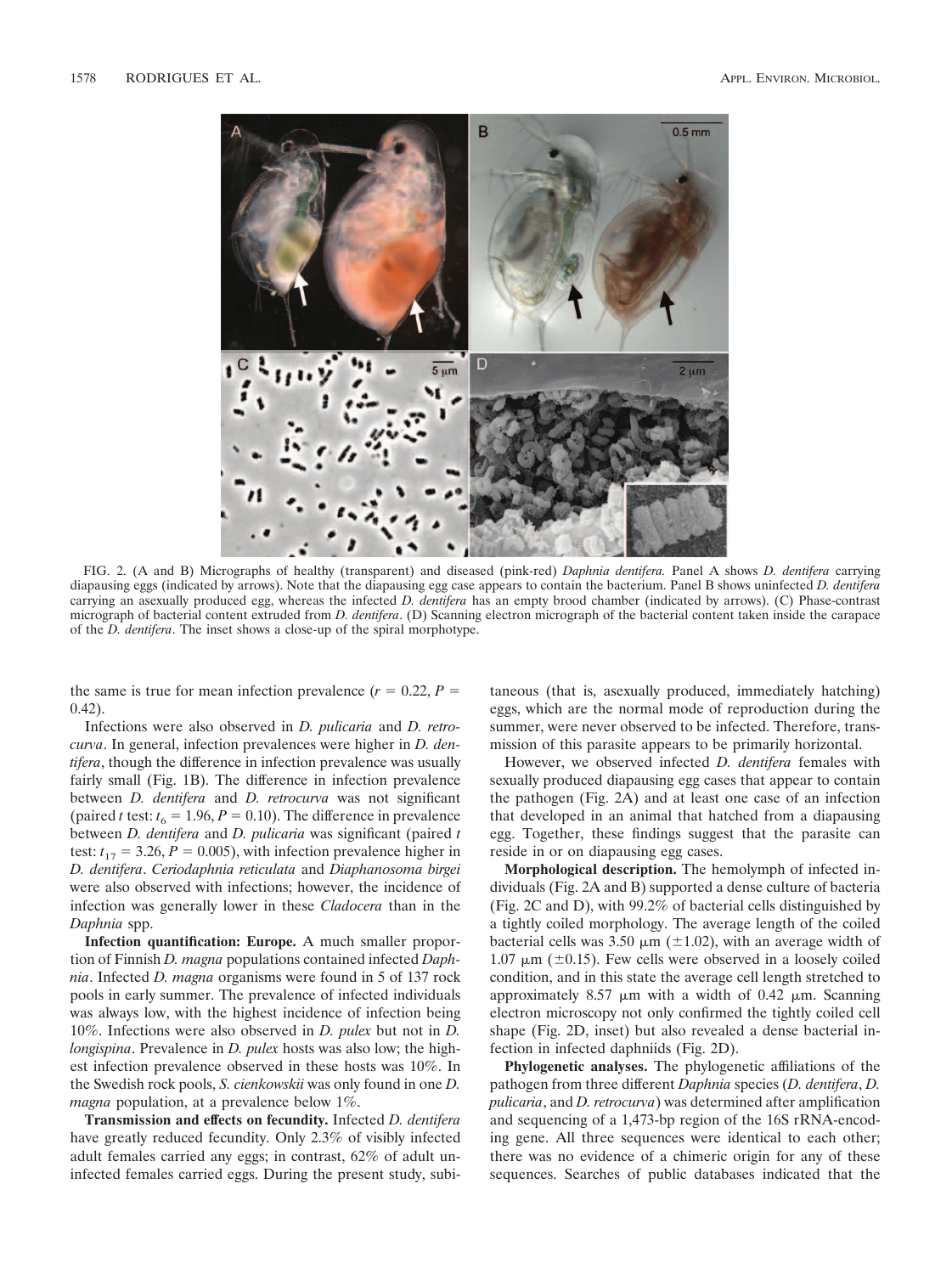

FIG. 3. Phylogenetic trees based on the 16S rRNA gene (left) and shared amino acids of the translated *gyrB* gene (right) of *S. cienkowskii* and other bacterial species. The scale is the expected number of substitutions per position. Numbers above and below the nodes are shown only for percentage bootstrap values above 50% of 1,000 resamplings using parsimony and maximum-likelihood methods, respectively.

sequences were 99% similar to an uncultivated *Deltaproteobacteria* strain (GenBank accession no. AY707570). PCR amplifications with primers designed for genes *recA* and *fusA* yielded no visible products.

Detailed phylogenetic analyses using data representing different subdivisions of the *Proteobacteria* revealed that the microorganism was most closely related to the *Deltaproteobacteria* (Fig. 3). The deep branching point of these sequences was consistent both maximum-parsimony and maximum-likelihood analyses. Grouping of the pathogen with the *Deltaproteobacteria* subdivision was confirmed with phylogenetic analyses of the translated *gyrB* gene sequences (Fig. 3).

One stem-loop structure that was not included in the phylogenetic analysis due to considerable variation in length among the Proteobacteria, is the region consisting of positions 179 to 197 (*E. coli* numbering [23]). The secondary structure of this region in *S. cienkowskii* assumes an 8-bp stem that is characteristic of many *Deltaproteobacteria* (Fig. 4).

**Primer design and evaluation.** Primers specific for amplification of the pathogen's 16S rRNA gene were designed to target regions 58 to 76 (S-\*-Smet-0058-a-S-18), 828 to 846 (S-\*-Smet-0828-a-A-18), and 1459 to 1476 (S-\*-Smet-1459-a-A-18). These primer target regions were unique to *S. cienkowskii* even when allowing for a single mismatch with any of the 210,059 rRNA sequences available through the RDP II.

The specificity of the 16S rRNA gene-targeted primers combined in pairs was tested experimentally with infected and healthy individuals from four different species of *Daphnia*. In all cases, general bacterial primers yielded a positive amplification product, demonstrating that the DNA was suitable for amplification (Fig. 5). When the PCR primer combination S-\*-Smet-0828-a-A-18 and S-\*-Smet-0058-a-S-18 was used, a product of 648 bp was amplified only for infected *Daphnia* samples: no amplification products were visible from DNA obtained from uninfected, labreared *D. dentifera*. The same results were observed with the primer set S-\*-Smet-0058-a-S-18 and S-\*-Smet-1459-a-A-18, yielding the expected PCR amplification products of 1,418 bp (Fig. 5). These primers were also used to determine the phylogenetic affiliation of the pathogen in two infected *D. magna* collected in Europe. The sequences from the European samples were 99.7% identical to the sequences from infected *Daphnia* collected in North America.

FISH. Staining with DAPI (4',6'-diamidino-2-phenylindole) (Fig. 6C), revealed an extensive colonization of the hemolymph of a diseased daphniid. To confirm that the tightly coiled bacterium in these specimens contained the 16S rRNA encoding gene characterized above, the contents of infected *Daphnia* were subjected to whole-cell in situ hybridization using fluorescently labeled general and specific oligonucleotide probes (Fig. 6A). A majority of bacterial cells were visualized with the general probe, confirming that these cells contained sufficient number of ribosomes to be readily visualized. The specificity of the hybridization conditions was confirmed by the absence of hybridization with the fluorescently labeled probe that is identical rather than complementary to bacterial 16S rRNAs (S-D-





FIG. 4. 16S rRNA stem-loop structures of representative *Proteobacteria*. *E. coli* nucleotide numbering is provided according to Guttell (23). The symbols used in the secondary structure are as follows:  $-$ , canonical base pairs;  $\cdot$ , for G-U base pairs; and  $\bullet$ , for noncanonical base pairs.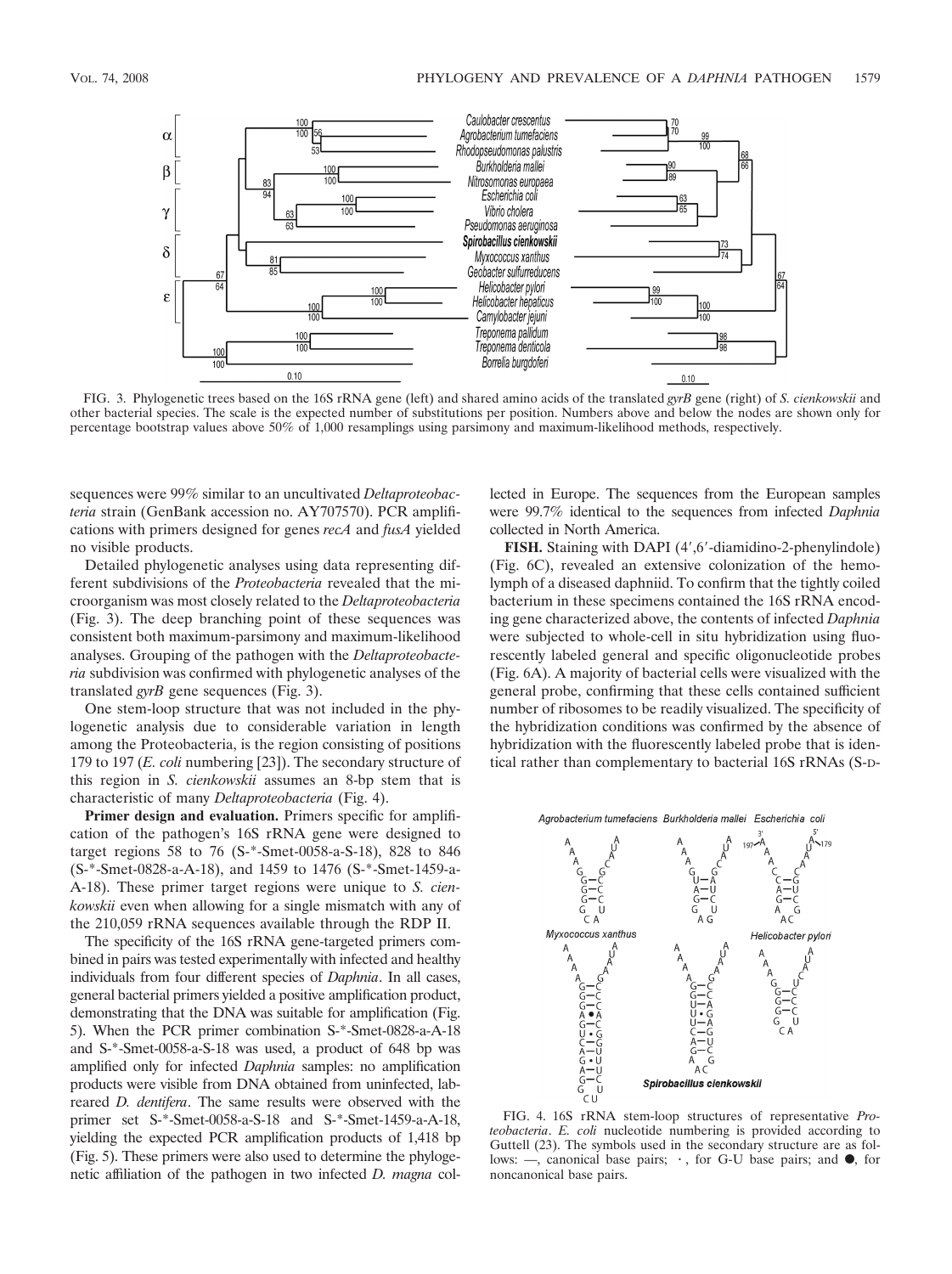

FIG. 5. Ethidium bromide-stained agarose gel of PCR products after amplification of the 16S rRNA gene with bacterial or *S. cienkowskii*-specific primers. The expected sizes for the specific primer sets S-\*-Smet-0828-a-S-18/S-\*-Smet-1459-a-A-18 and S-\*-Smet-0058-a-S-18/S-\*-Smet-1459-a-A-18 are 770 and 1,401 bp, respectively. Sterile H2O was used as a negative control.

Bact-0338-a-S-18). Furthermore, the probe specific for *S. cienkowskii* hybridized with cells sharing the unique coiled morphology (Fig. 6B), confirming the identity of this abundant morphotype.

## **DISCUSSION**

Although the Russian biologist Elya Metchnikoff (1845 to 1916) described *S. cienkowskii* infections in *D. magna* over 100 years ago, this system has received little subsequent attention. Here, we confirm that the hemolymph of infected daphniids contains bacteria with the unusual, tightly coiled morphology described by Metchnikoff. Moreover, we show that this bacterium is a deeply branching relative of the *Deltaproteobacteria* and that it infects a wide range of *Cladocera*. We also show that this bacterium is geographically widespread but that there appear to be geographic and specific differences in infection prevalence.

Analysis of two gene sequences that are commonly used for phylogenetic placement of bacteria, that of the 16S rRNAencoding gene and the translated sequence of the  $\beta$ -subunit of DNA gyrase (*gyrB*), identified the pathogen as a deeply branching member of the *Deltaproteobacteria*. FISH confirmed that the PCR-amplified 16S rRNA gene was associated with the tightly coiled morphotype seen in phase-contrast microscopy and scanning electron microscopy. Efforts to amplify two other genes frequently used in phylogenetic analyses (*recA* and *fusA*) did not yield amplification products; this is typical for members of the *Deltaproteobacteria* (35). Also consistent with the placement of the pathogen into the *Deltaproteobacteria* is the inferred secondary structure of the stem-loop structure of the 16S rRNA between position 179 to 197: while the *Alpha*-, *Beta*-, and *Gammaproteobacteria* subdivisions generally have a stem-loop structure consisting of 3 bp, the stem-loop structure in members of the *Deltaproteobacteria* varies between 3 and 11 bp. There are currently few distinguishing metabolic features shared among the *Deltaproteobacteria* but, as additional genomes and representative isolates in this group are characterized, features common to this eclectic group of bacteria should be revealed.

The prevalence of this pathogen was documented in three



FIG. 6. Micrographs showing the same microscopic field of extruded material from *D. dentifera.* (A) Phase-contrast micrograph; (B) epifluorescence micrograph of bacterial cells hybridized with biotin-labeled probe specific to *S. cienkowskii*; (C) DAPI-stained preparation.

*Daphnia* species in North American lakes. For *D. dentifera*, the North American species studied most intensively, the parasite was found in 17 of the 18 populations examined. These lakes spanned a gradient of depth and productivity, suggesting that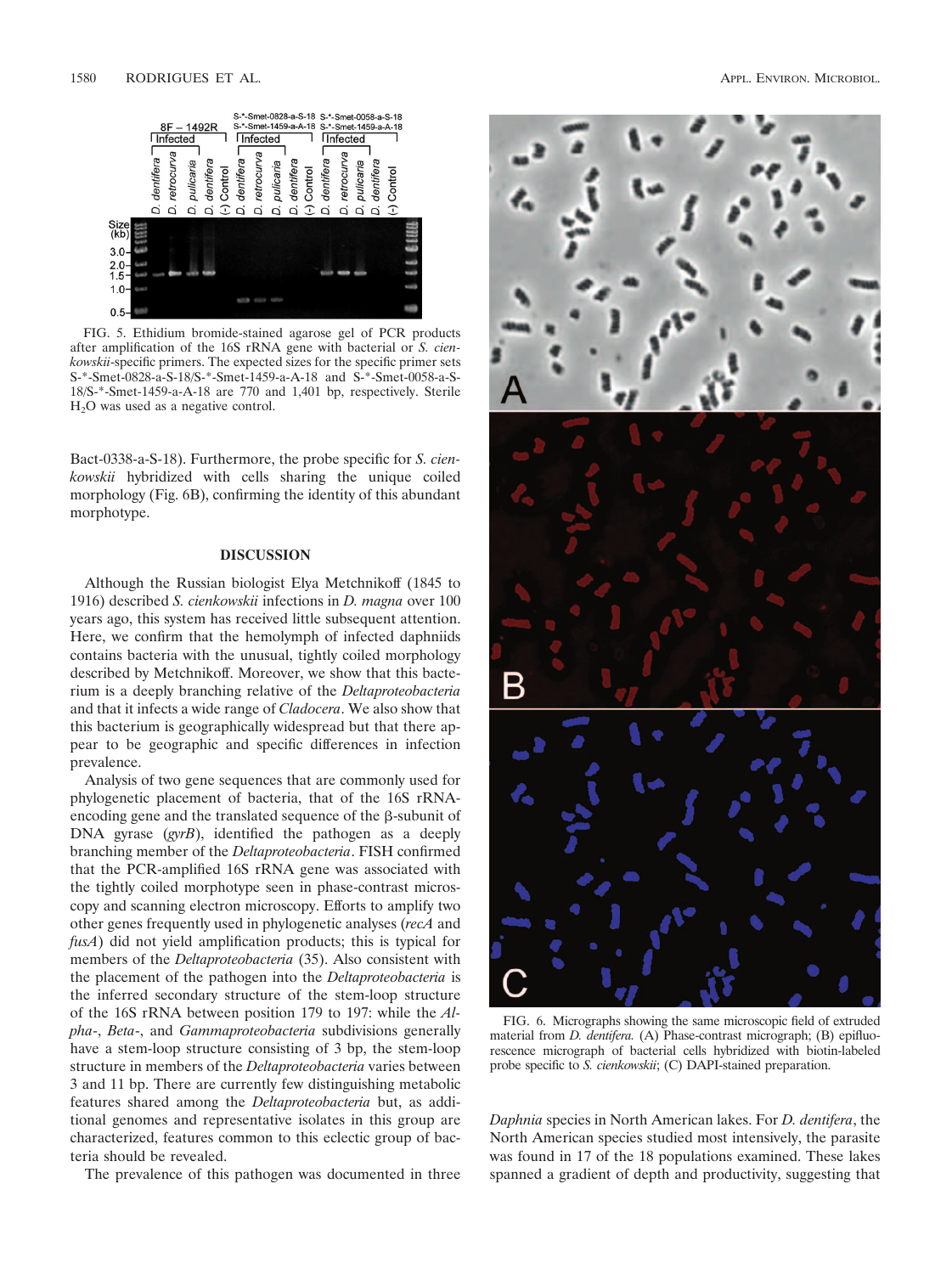the parasite is likely to be widespread, at least in stratified lakes in the Midwestern United States. The association between *D. dentifera* and *S. cienkowskii* in these lakes also appears to be enduring; Green (22) reports finding infected animals in one of our study lakes, Wintergreen Lake, in 1970. The parasite also appears to be endemic regionally in the European rock pools, although at levels consistently lower than in Michigan lakes. Endemism of *S. cienkowskii* in these habitats is supported by an earlier survey (20), which found *S. cienkowskii* infections in rock pool populations of *D. magna*, *D. pulex*, and several other *Cladocera* in southern Finland. We show that North American and European *Daphnia* were infected by closely related pathogens whose 16S rRNA gene sequences were nearly identical (99.7%). Molecular evidence also suggests that closely related bacteria are present in other aquatic environments, including the rhizoplane of a floating angiosperm (37).

Although *S. cienkowskii* is never particularly common in *D. dentifera* populations (maximum prevalence, 12%), it is likely to be important to their ecology and evolution. Infected *D. dentifera* has a greatly reduced fecundity and life span, and there is evidence that there are significant effects of epidemics on *D. dentifera* densities and dynamics (13). In addition, *S. cienkowskii* infections alter interspecific interactions: the increased opacity of infected hosts renders them much more susceptible to predation by bluegill sunfish (*Lepomis macrochirus* Rafinesque), the dominant planktivores in these populations (15). Given these large effects on *D. dentifera* fecundity, life span, and predation risk, parasite-mediated selection on the host populations seems likely. This assumes that there is genetic variation in susceptibility to infection by *S. cienkowskii*; this assumption seems justified, given that genetic differences in susceptibility have been found in other *Daphnia*-parasite systems (6, 16, 18). Whether *S. cienkowskii* is also under selection and whether there are host-pathogen genotype interactions (as have been found in the *Daphnia-Pasteuria* system [6, 19]) remains to be determined.

The possibility that *S. ciencowskii* resides in diapausing egg cases produced by *Daphnia* spp. is intriguing. First, it represents an excellent strategy for a pathogen to deal with host dormancy and may explain why epidemics of this pathogen, but not others, are sometimes observed in spring shortly after *D. dentifera* populations are refounded by hatching from diapausing eggs (C. E. Cáceres, unpublished data). For a vertically transmitted microsporidian parasite of *Daphnia*, it has been shown that dormancy in the diapausing egg ensures pathogen survival (41). In addition, it might provide an opportunity for studies of host-pathogen interactions over long time scales, given that these diapausing eggs form an "egg bank" in the sediments of lakes and ponds (11, 24). The probes and primers developed and tested in the present study provide a tool for addressing the distribution of the pathogen in the environment and should help resolve questions about its transmissibility.

Based on the characterization provided above and the recommendation of the Ad Hoc Committee on Bacterial Species (36), we propose formal acceptance of the genus and species epithets for *S. cienkowskii* with the following description:

*Spirobacillus cienkowskii*, described initially by Elya Metchnikoff (1889), *cienkowskii* in memory of L. S. Cienkowsky. Deeply branching *Deltaproteobacteria*.

Morphologically distinct as a tightly coiled bacterium  $(3.50 \mu m)$  in length by 1.07  $\mu$ m in width), production of a pink carotenoid. Infects the hemolymph of multiple species of *Daphnia*. Basis of assignment: 16S rRNA gene sequence GenBank accession number EU220836, oligonucleotide sequence S-\*-Smet-1459-a-A-18 complementary to unique region of the 16S rRNA gene. Yet to be cultivated.

#### **ACKNOWLEDGMENTS**

We thank Carla Cáceres, Bob Duffy, Spencer Hall, and Pam Woodruff for field assistance; Wynne Lewis for technical assistance with CARD-FISH; and Carol Flegler for assistance with the scanning electron microscope.

Findings and conclusions expressed herein are those of the authors and do not necessarily reflect the views of the National Science Foundation.

This is Kellogg Biological Station contribution no. 1456.

This study was supported by NSF grants IBN-0421900, OCE-0235119, and OCE-0235039. D.E. and L.M. were supported by the Swiss National Fonds.

#### **REFERENCES**

- 1. **Altschul, S. F., W. Gish, W. Miller, E. W. Myers, and D. J. Lipman.** 1990. Basic local alignment search tool. J. Mol. Biol. **215:**403–410.
- 1a.**Amann, R. I., W. Ludwig, and K.-H. Schleifer.** 1995. Phylogenetic identification and in situ detection of individual microbial cells without cultivation. Microbiol. Rev. **59:**143–169.
- 2. **Bidel, D. J.** 1982. Centennial of the rise of cellular immunology: Metchnikoff's discovery at Messina. ASM News **48:**558–560.
- 3. **Bittner, K., K.-O. Rothhaupt, and D. Ebert.** 2002. Ecological interactions of the microparasite *Caullerya mesnili* and its host *Daphnia galeata*. Limnol. Oceanogr. **47:**300–305.
- 4. **Ca´ceres, C. E., H. S. Hall, M. A. Duffy, A. J. Tessier, C. Helmle, and S. MacIntyre.** 2006. Physical structure of lakes constrains epidemics in *Daphnia* populations. Ecology **87:**1438–1444.
- 5. **Ca´ceres, C. E., and A. J. Tessier.** 2004. Incidence of diapause varies among populations of *Daphnia pulicaria*. Oecologia **141:**425–431.
- 6. **Carius, H. J., T. J. Little, and D. Ebert.** 2001. Genetic variation in a hostparasite association: potential for coevolution and frequency-dependent selection. Evolution **55:**1136–1145.
- 7. **Carpenter, S. R., K. L. Cottingham, and D. E. Schindler.** 1992. Biotic feedbacks in lake phosphorus cycles. Trends Ecol. Evol. **7:**332–335.
- 8. **Carpenter, S. R., J. F. Kitchell, J. R. Hodgson, P. A. Cochran, J. J. Elser, M. M. Elser, D. M. Lodge, D. Kretchmer, X. He., and C. N. von Ende.** 1987. Regulation of lake primary productivity by food web structure. Ecology **68:**1863–1876.
- 9. **Colbourne, J. K., V. R. Singan, and D. G. Gilbert.** 2005. wFleaBase: the *Daphnia* genome database. BMC Bioinformatics **6:**45.
- 10. **Cole, J. R., B. Chai, T. L. Marsh, R. J. Farris, Q. Wang, S. Chandra, D. M. McGarrell, T. M. Schmidt, G. M. Garrity, and J. M. Tiedje.** 2003. The ribosomal database project (RDP-II): previewing a new autoaligner that shows regular updates and the new prokaryotic taxonomy. Nucleic Acids Res. **31:**442–443.
- 11. **Decaestecker, E., C. Lefever, L. De Meester, and D. Ebert.** 2004. Haunted by the past: evidence for dormant stage banks of microparasites and epibionts of *Daphnia*. Limnol. Oceanogr. **49:**1355–1364.
- 12. **Decaestecker, E., S. Declerck, L. De Meester, and D. Ebert.** 2005. Ecological implications of parasites in natural *Daphnia* populations. Oecologia **144:**382– 390.
- 13. **Duffy, M. A., and S. R. Hall.** Selective predation and rapid evolution can jointly dampen effects of virulent parasites on *Daphnia* populations. Am. Nat., in press.
- 14. **Duffy, M. A.** 2007. Selective predation, parasitism, and trophic cascades in a bluegill-*Daphnia*-parasite system. Oecologia **153:**453–460.
- 15. **Duffy, M. A., S. R. Hall, A. J. Tessier, and M. Huebner.** 2005. Selective predators and their parasitized prey: are epidemics in zooplankton under top-down control? Limnol. Oceanogr. **50:**412–420.
- 16. **Duffy, M. A., and L. Sivars-Becker.** 2007. Rapid evolution and ecological host-parasite dynamics. Ecol. Lett. **10:**44–53.
- 17. **Duncan, A., S. E. Mitchell, and T. Little.** 2006. Parasite-mediated selection and the role of sex and diapause in *Daphnia*. J. Evol. Biol. **19:**1183–1189.
- 18. **Ebert, D.** 2005. Ecology, epidemiology, and evolution of parasitism in *Daphnia.* U.S. National Library of Medicine, National Center for Biotechnology Information, Bethesda, MD.
- 19. **Ebert, D., M. Lipsitch, and K. L. Mangin.** 2000. The effect of parasites on